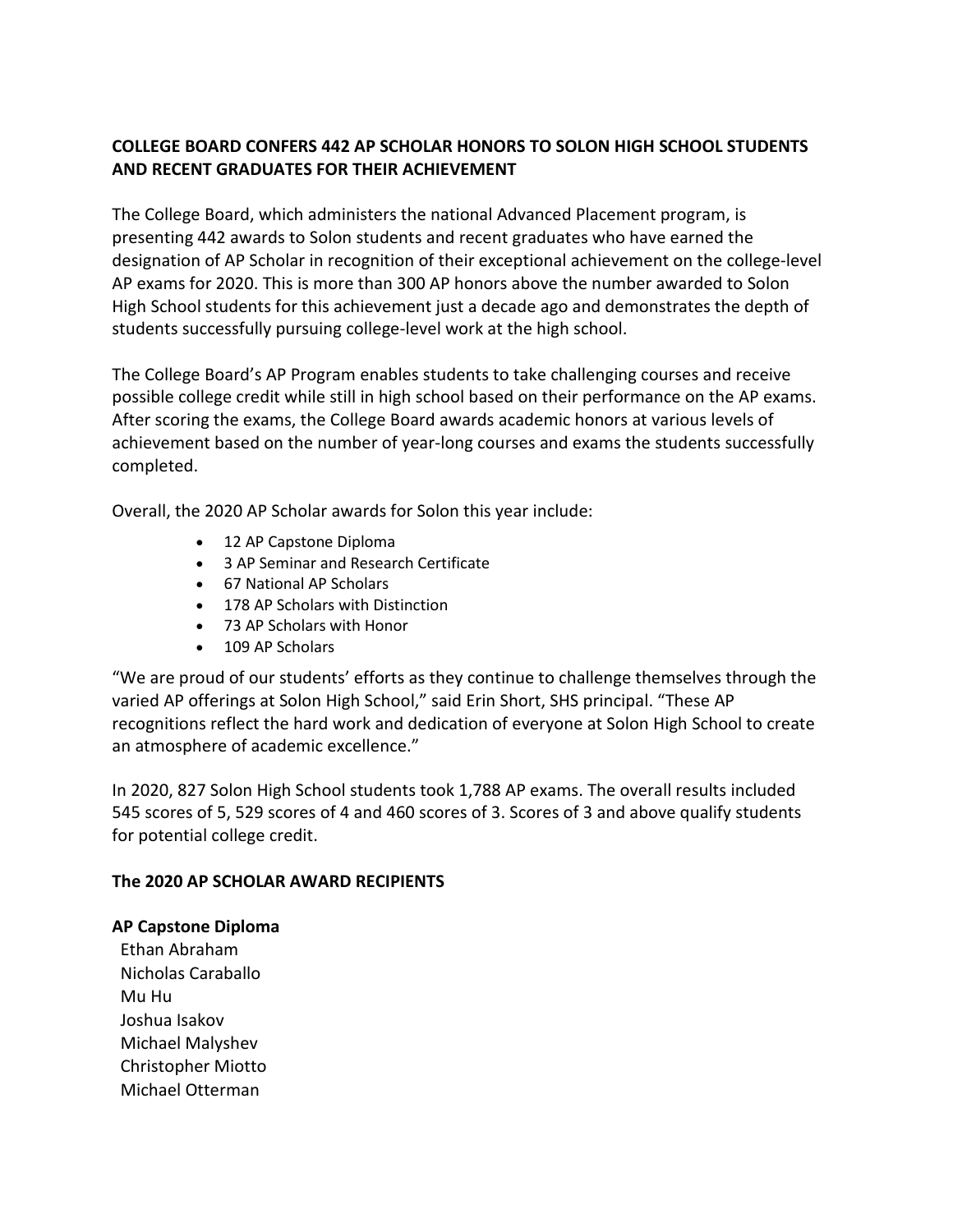Ethan Pitzel Noi Sandlers Dylan Sussman Yifan Wang Yiting Yang

### **AP Scholar**

Shivangi Agarwal Nicholas Alamir Srihan Anand Grant Barson Gabriel Bearss Garrett Bearss Aaron Blashka Kaci Boling Jesse Booher Jarrett Borovac Jacob Brodsky Margarita Brokhman Myles Brooks Margaret Campbell Giovanni Castiglione Irene Chang Samantha Chisling Jun-Ho Choi Leah Corrao Devin Daly Justin Donohoe Lila Drasner Tovah Elia George Finkelstein Gabriella Gartner Emily Georgiadi James German Kailey Gielink Gabriele Glusauskas Micah Goldfarb Ryan Goldfeder Benjamin Golubitsky Aliza Greenfield Daniel Grinberg Lauren Halperin Taylor Hays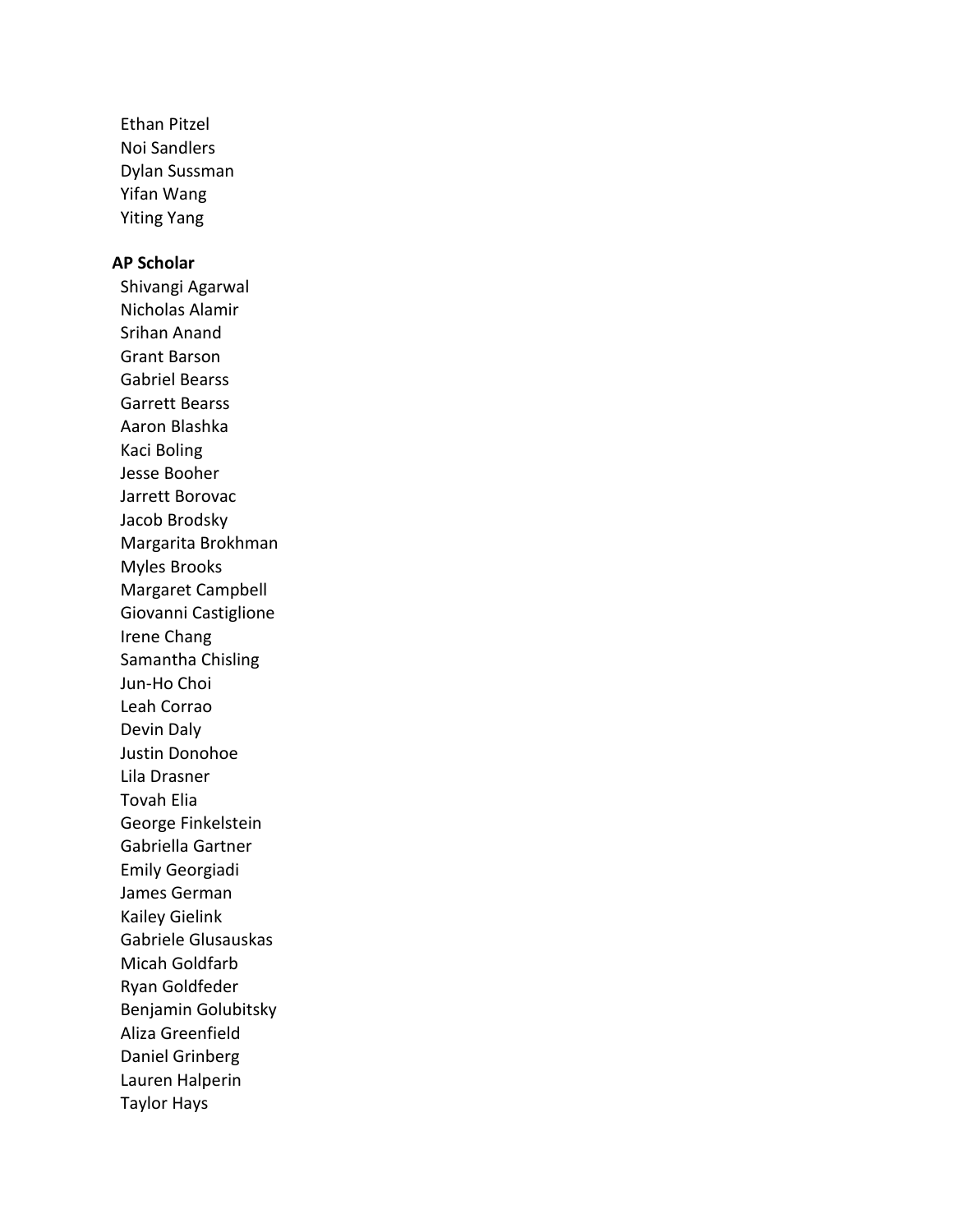Jacob Hong Yuan Hong Annu Joseph Jane Kang Sreenidhi Karanam Eugenia Karulina Paramvir Kaur Seth Kendall Dara Klugherz Angelene Kontul Aryan Kotwani Zixuan Liu Jason Loeb Antonino Machi Olivia Makofsky Chad Marks Laura Martel Carmen Martinez Fernan Stephen Martinko Sanika Marwah Michael Mattu Caitlin McCurry Cam'Ryne McDonald-Wade Olivia Messina Natalie Miller Garrett Millstone Nithya Nampoothiripad Pranav Nampoothiripad Anthony Nasca Ayan Nath Ansuman Nayak Daniel Neese Luke Niederst Esra Orge Joanne Park Richard Parker Danielle Parran Maria Paskert Nikhil Patel Anthony Perstin Avani Pham Minhazul Rayel Isabel Riess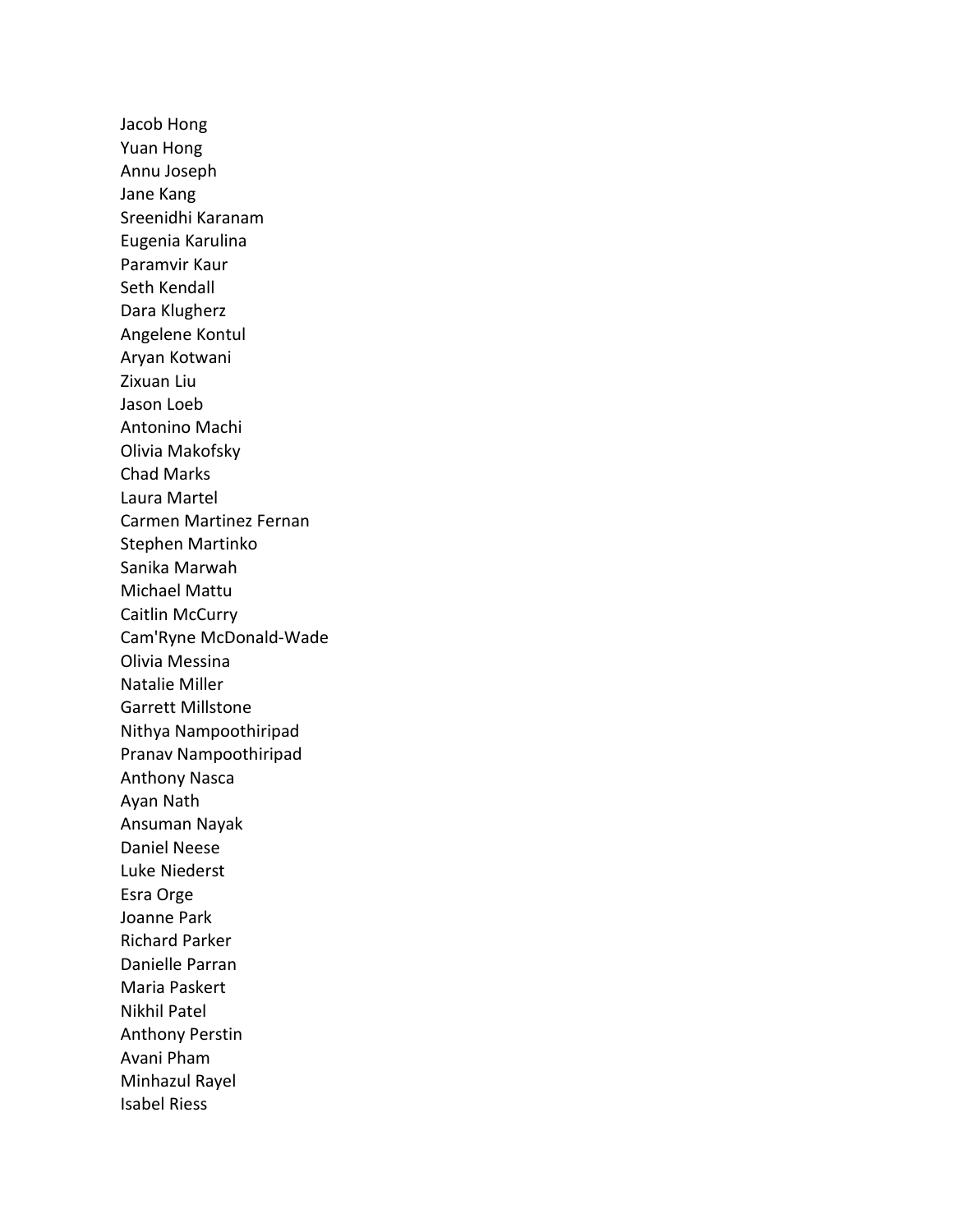Eli Rosner Charles Rumizen

Macaela Salomon Oshin Samuel Geetansh Sankhla Lily Scherer Emily Schneider Katie Schneider Kate Schuman Christian Sellers Natalia Selvaggio Amarjot Sidhu Daniel Sikon Anatoliy Silenko Noah Spaetti Giridhar Srikanth Ajay Subramanian Vijay Subramanian Alexis Tomko Gea Torres Romy Van Almen Morgann Vanderpeet Jayanth Velamala Rachel Verbiar Allison Yang Kareem Yousef Dylan Yu Andy Yuan Hillary Zager Nicole Zhang

#### **AP Scholar with Distinction**

Ethan Abraham Kush Addepalli Anthony Ahn Nandana Ahuja Jay Akkul Zoe Aldana Maleeha Ansari Mairi Ashton Matthew Bederman Ethan Berkovitz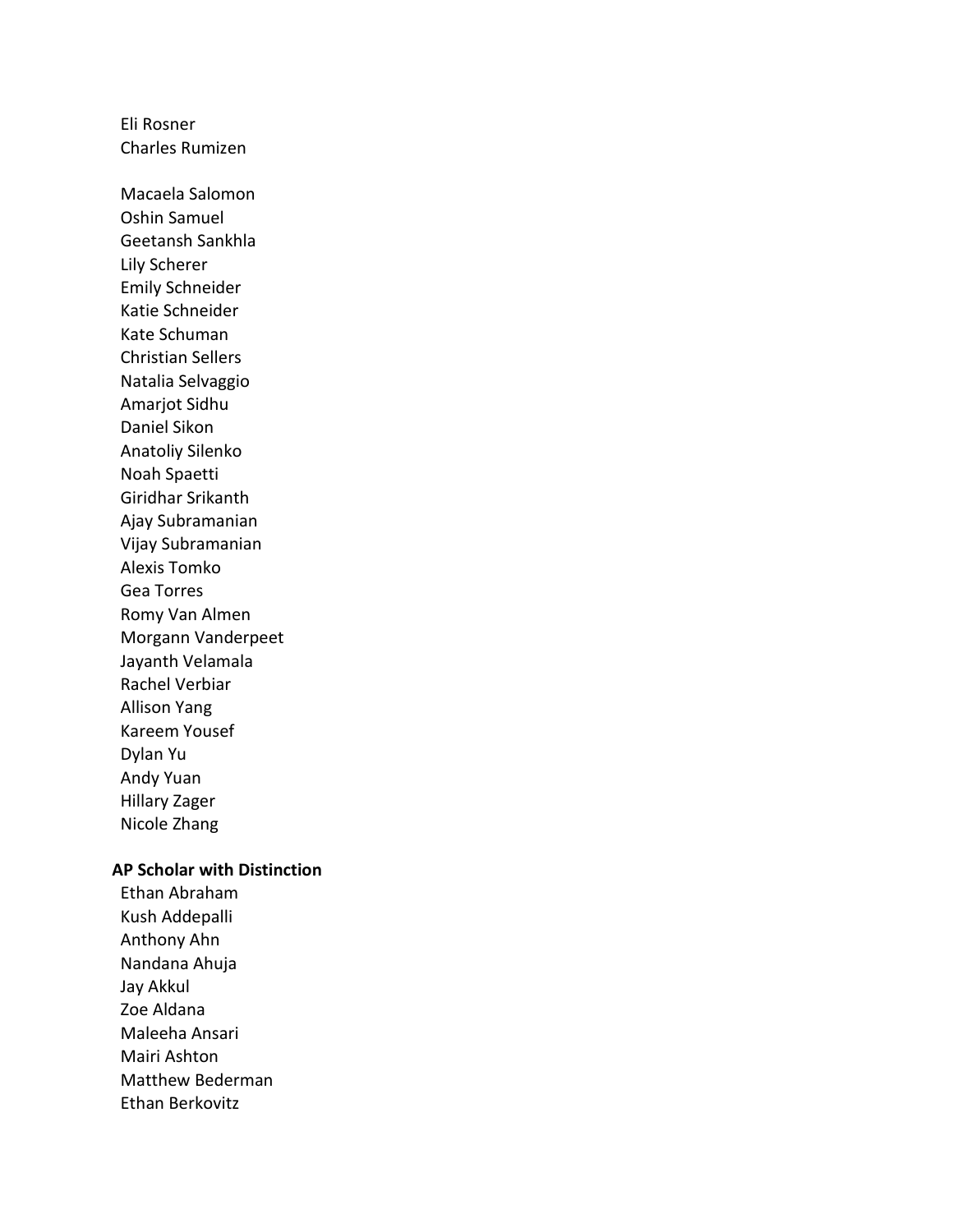Anna Bleich Christian Blue Madison Bolden Nickolas Burland Zhexi Cao Nicholas Caraballo Ian Carlisle Roberto Catalano Shayak Chakrabarti Anagha Chandrasekharan Teresa Changchien Chenghan Chen Richard Chen Pinak Chitnis Gino Chiudioni Nathan Close Charles Costanzo Aman Daga Edward Dan Sandy Deng Urvee Deo Angad Dhillon Danielle DiDomenico Alexis DiMatteo Tu-Minh Do Tao Dodeja Andrew Ebenstein Alexandra Epelbaum Grace Farley Shourjya Ghosh Shree Ghosh Denis Gorbachev Ryan Gross Benjamin Grossman Alan Han Luke Hansen Katherine Hartig Alexa Hayes Jessica Hrich Mu Hu Alex Huang Jonathan Hubbard Joshua Isakov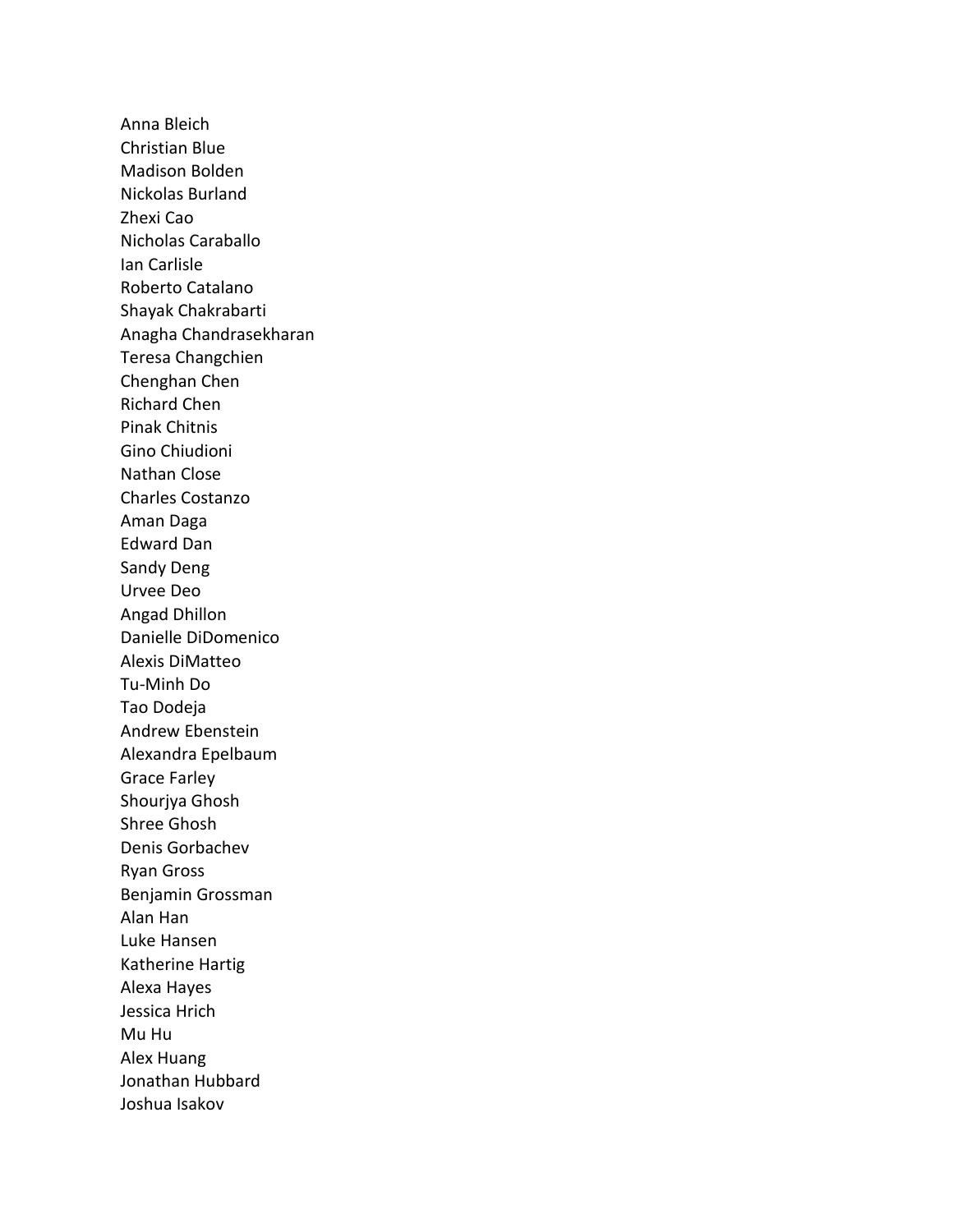Alexis Jackman Isaiah Jacobs Anushree Jakate Srujan Jaladi Richard Jiang Ruth Johnson Silas Johnson Aaron Kaiser Aditya Kalahasti Kaia Kanj Yash Kankariya Elizabeth Khaykin Danny Kim Gina Kong Michael Kong Kesav Kosana Jona Kozyr-Verni Andrew S. Lebowitz Mabel Lee Alexandra G. Levi Sydney M. Levy Andrew B. Li Derek Li Matthew Li Ryan H. Li Eric Liao Rebecca Liebson Jimmy Lin Karis Liu Xiaosu Liu Rebecca Lockman Katherine Luciano Alex Luo Edward MacDougall Venkata Sai Malasani Michael Malyshev Maxim Mamotlivi Chase Mandell Jessie Maniglia Cameron Mauck Lindsey Maurer Ethan Mccullough Gillian McNamara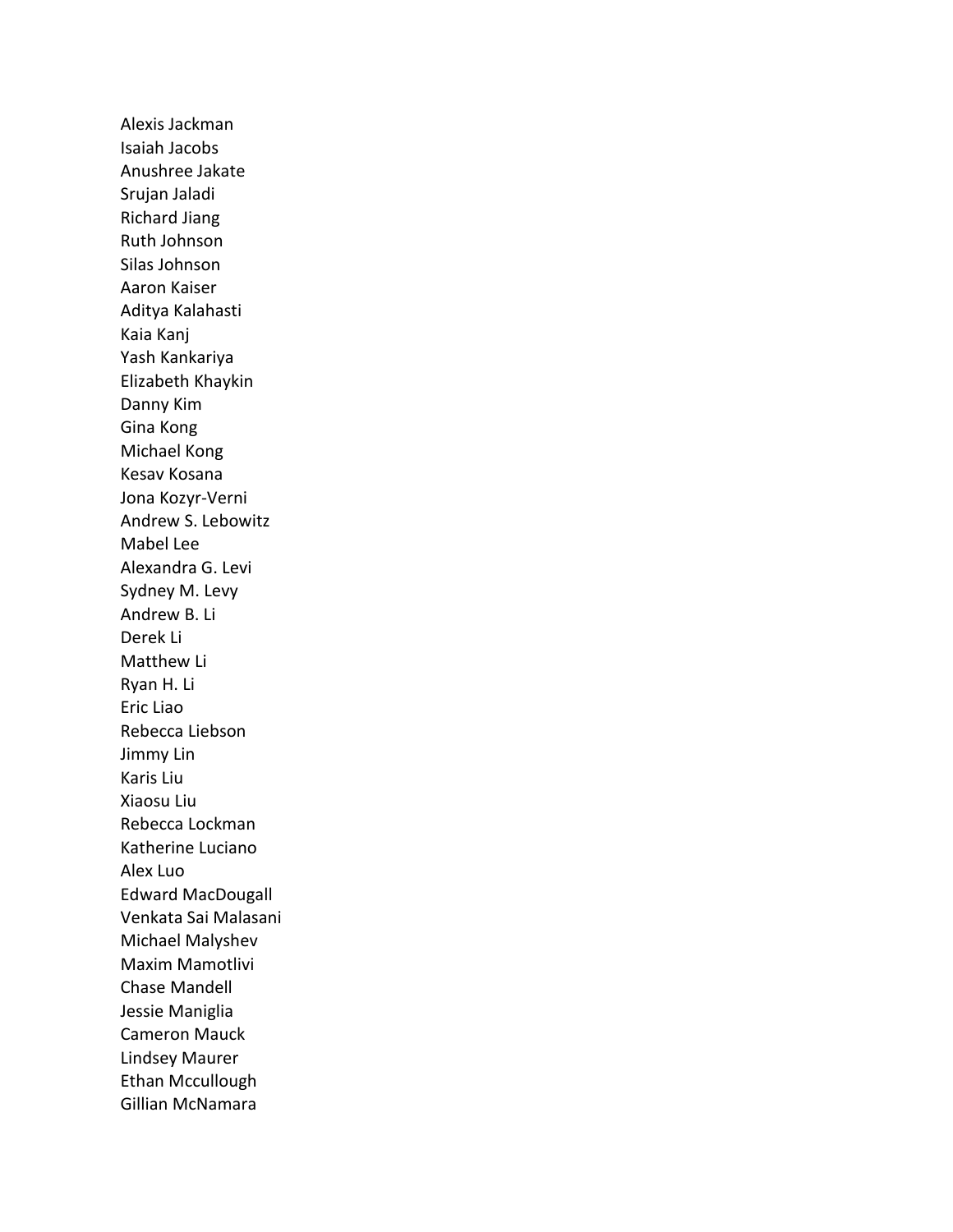Serena Mehta Hayden Melnick Hayden Mesnick Christopher Miotto Macarah Morgan Mayah Morgan Luke Myers Fareeda Farh Naduvil Valappi Michael Nagy Shadhvika Nandhakumar Kristen Nedza Kerry Nettles Eric Nouafo Alexa Novack Ayonitemi Odukoya Cynthia Onyiorah Michael Otterman Kimball Otteson Ramya Pandian Michelle Park Nilima Patel Ethan Pitzel Mckenna Podracky Joshua Pollock Julia Polster Ervin Qalliaj Hao Qi Zihao Qing Wenzhao Qiu Vibha Ramachandar Arselan Rekhif Seth Rendon Lily Richards Taylor Roth Daniel Saffar Chinmaya Sahoo Noi Sandlers Kara Schneider Noah Schusterman Benjamin Schwartz Wesley Shen Catherine Shong Nishka Shukla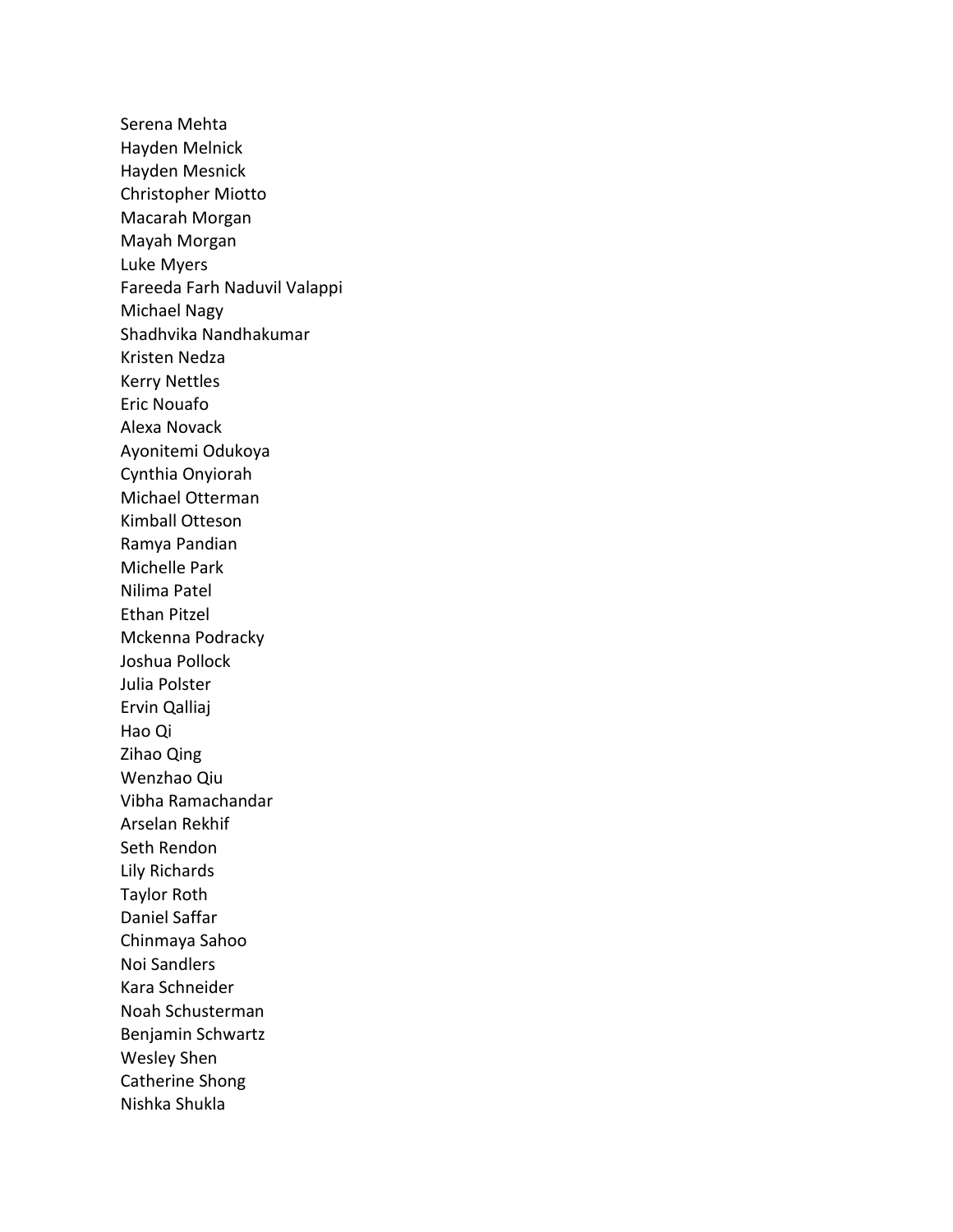Easton Singer Pranav Sivaram Sneha Srikanth Naseem Story Brandon Strobel Arya Subramanian Kavya Subramanian Dylan Sussman Megan Tang Nico Thomas Isabelle Toll Catherine Wang Joshua Wang Samuel Wang Stephanie Wang Yifan Wang Esha Wankhade Amanda Weiskind Madison Weiss Jack Westrich Torre Wilks Matthew Wilson Megan Wiser Wendy Wu Victor Xie Maggie Yang Yiting Yang Andre Yazhbin Emily Ye Sanem Yenibahar Mehmet Yilmaz Catherine Yu Iris Yu Sabriya Zaman Amy Zhang Rachel Zhang Scott Zhao Kevin Zhou Rachel Zhou

### **AP Scholar with Honor**

Pranat Agarwalla Ria Alurkar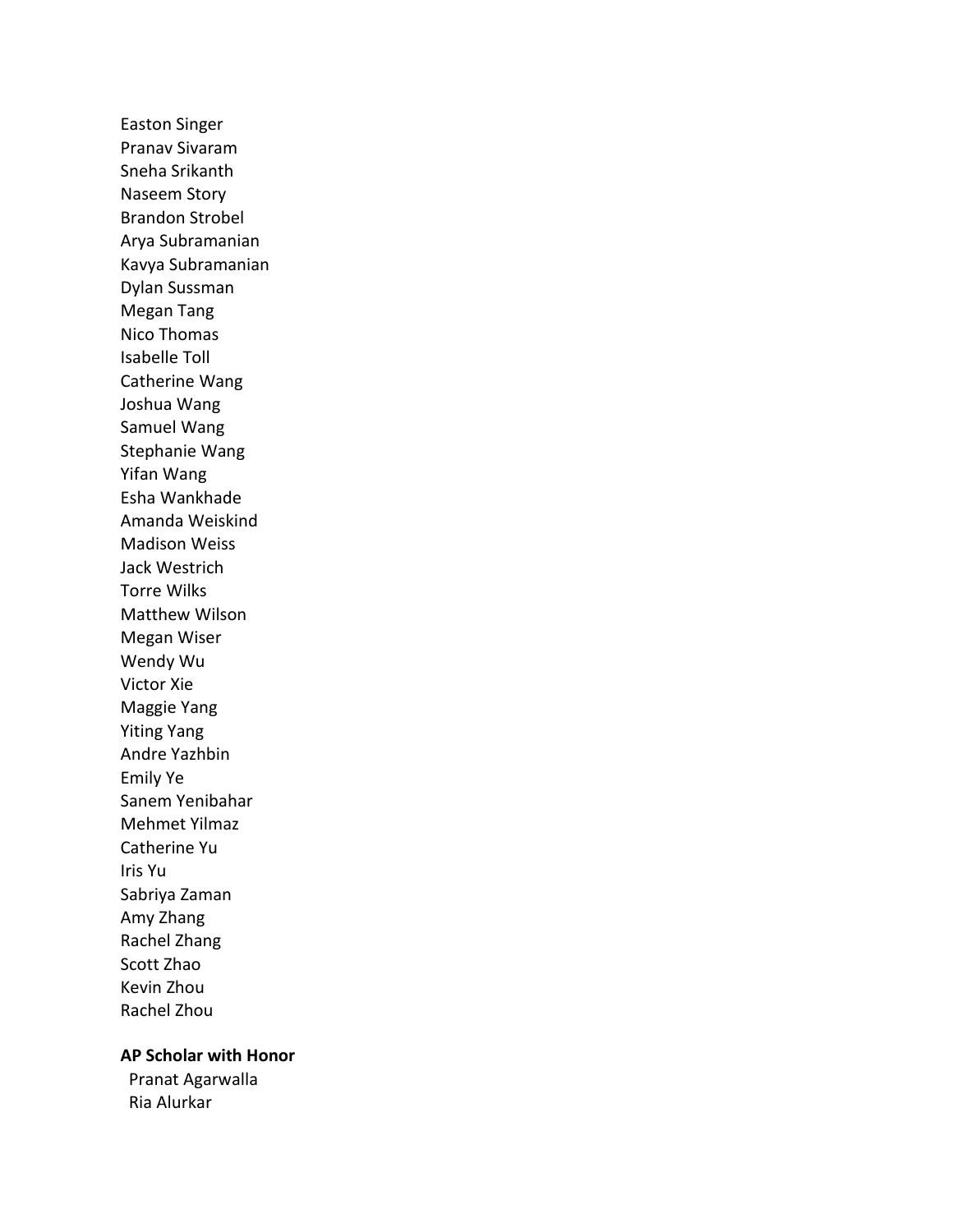Zachary Baldwin Claire Barkett Praditha Behara Meghna Bettaiah Kelley Broderick Zachary Brown Braden Chapnick Micaela Cirino Lara Decastecker Anahat Dhillon Nhut Do Jeissier Dowling-Coll Jaden Fernandes Joelle Fisher William Furlong Wenjie Gao Sophia Giallanza Nadia Gibson Eliana Goodman Chloe Gortz Zachary Greenberg Kelton Hale Nicollee Hammer Lucas He Kayleigh Hill Garrett Holman Jared Hong Akshaya Iyer Ishwary Iyer Moraine Jackson Rohan Jaiswal Steve Johnson Diksha Kande Jacqueline Kim Kanrawee Kiratikosolrak Sriram Kolli Emma Krantz Audrey Lai Aaron Lee Maria Leskovec Emma Levine Jake Mack Kate Maersch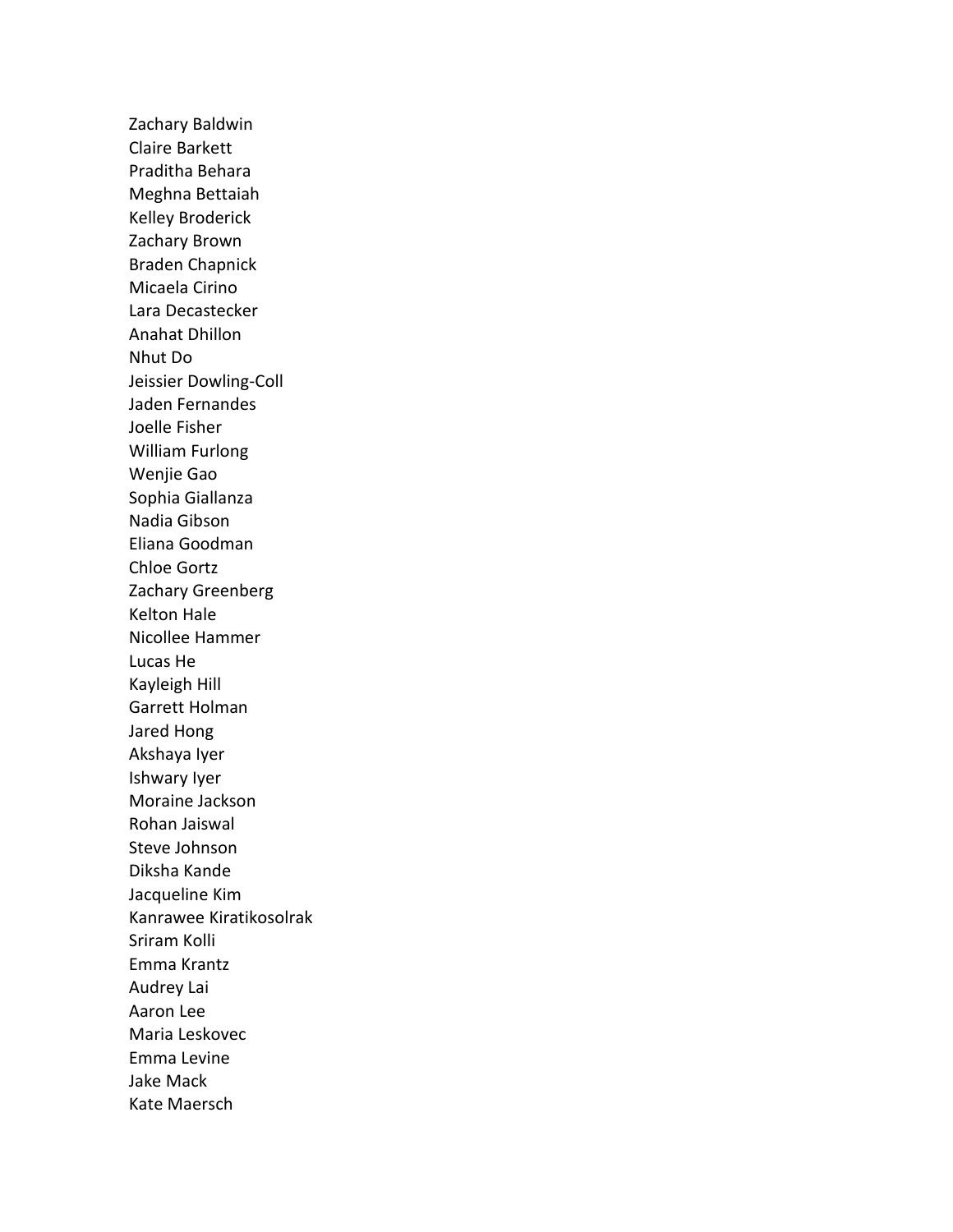Wilbert Mauser Grant McCurry Yubin Moon Ada Ngozi Shivam Padole Ava Parikh Aniline Paudel Tamar Poreh Jessica Probert Olivia Rea Moira Reimschisel Harrison Rich Isaac Richmond Julia Rose Aditya Roy Harikrishna Sanjeevan Joshua Schwartz Andrew Shao Katherine Soldes Chatura Tamirisakandala Justin Tisch Amanda Uguccini Michelle Underwood Wesley Whitham Abigail Wilkov Ethan Wong Ferhat Yilmaz Alanna Zhang

## **AP Seminar and Research Certificate**

Grant Barson Garrett Millstone Morgann Vanderpeet

### **National AP Scholar**

Kush Addepalli Anthony Ahn Jay Akkul Matthew Bederman Anna Bleich Christian Blue Nickolas Burland Zhexi Cao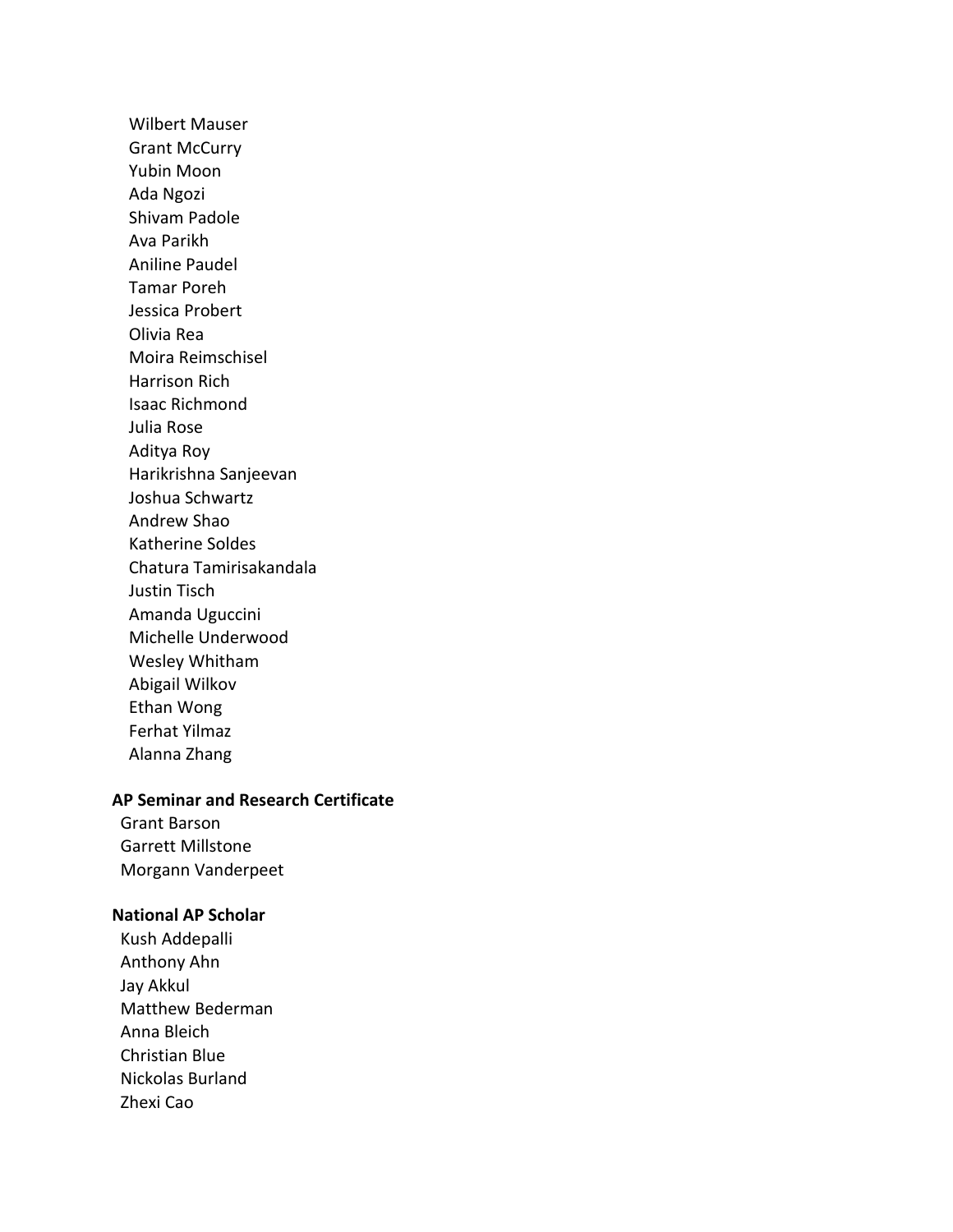Anagha Chandrasekharan Charles Costanzo Edward Dan Sandy Deng Urvee Deo Angad Dhillon Tu-Minh Do Alexandra Epelbaum Shourjya Ghosh Alan Han Alex Huang Anushree Jakate Silas Johnson Yash Kankariya Gina Kong Michael Kong Kesav Kosana Andrew Lebowitz Mabel Lee Derek Li Matthew Li Rebecca Liebson Karis Liu Alex Luo Venkata Sai Malasani Michael Malyshev Chase Mandell Hayden Mesnick Christopher Miotto Shadhvika Nandhakumar Eric Nouafo Ethan Pitzel Julia Polster Wenzhao Qiu Taylor Roth Benjamin Schwartz Wesley Shen Catherine Shong Pranav Sivaram Sneha Srikanth Dylan Sussman Nico Thomas Catherine Wang